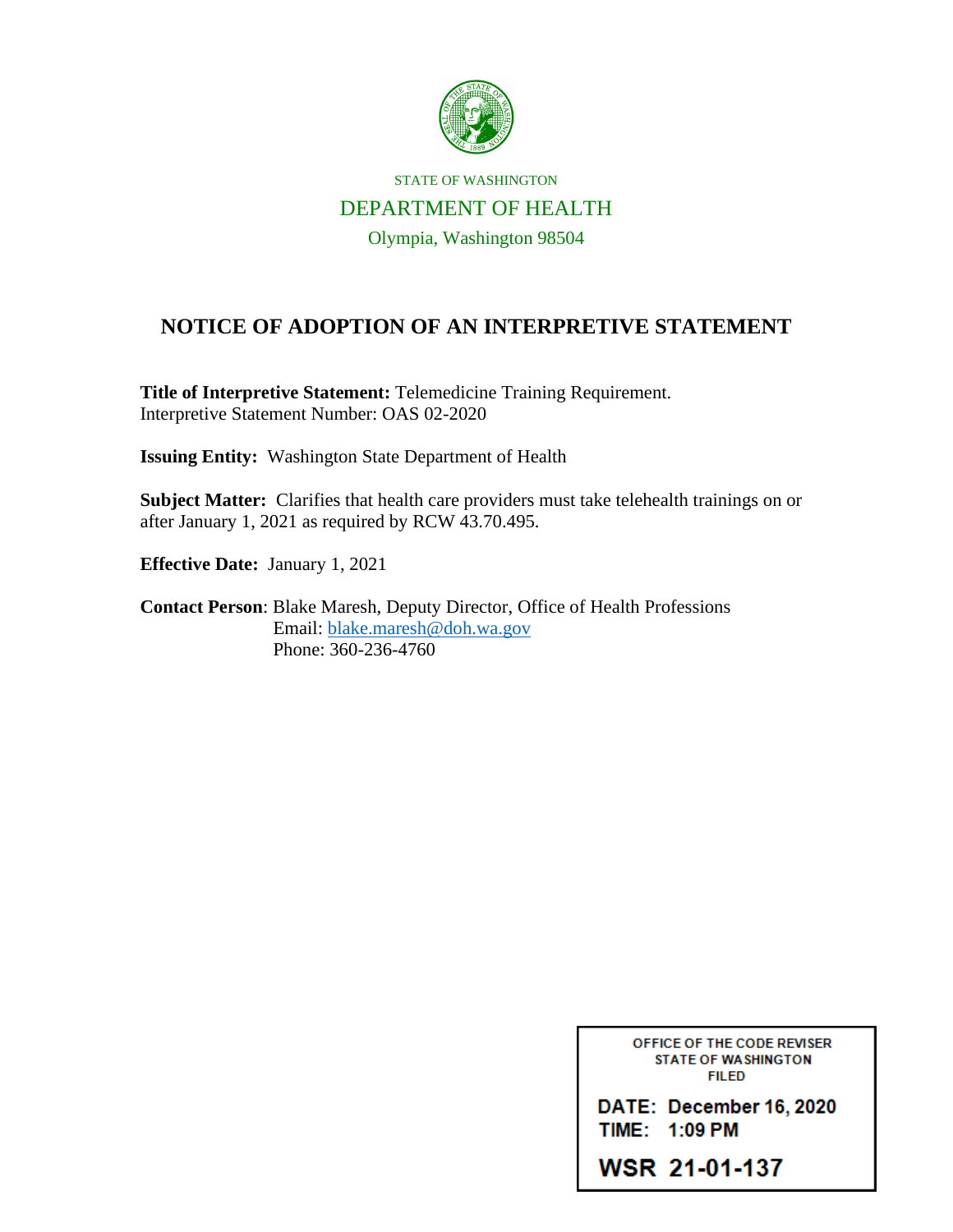## Department of Health Health Systems Quality Assurance Office of the Assistant Secretary

## **Interpretive Statement**

*Revised – 10/18/11*

| Title:          | <b>Telemedicine Training Requirement</b>        | <b>Number: OAS 02-2020</b> |
|-----------------|-------------------------------------------------|----------------------------|
| References:     | RCW 43.70.495, RCW 18.130.040 and               |                            |
|                 | SSB 6061 (chapter 147, Laws of 2020)            |                            |
| Contact:        | Blake Maresh, Deputy Director, Office of Health |                            |
|                 | Professions                                     |                            |
| Phone:          | 360-236-4760                                    |                            |
| Email:          | blake.maresh $(a)$ doh.wa.gov                   |                            |
| Effective Date: | January 1, 2021                                 |                            |
| Supersedes:     | N/A                                             |                            |
| Approved By:    | Kristin Peterson, Assistant Secretary           |                            |

The purpose of this Interpretive Statement is to clarify that health care providers licensed under RCW 18.130.040 must take telehealth training on or after January 1, 2021 as required by RCW 43.70.495.

RCW 43.70.495 tasked the Collaborative for the Advancement of Telemedicine (collaborative) with designing a training program to teach health care professionals about telemedicine and proper billing. Substitute Senate Bill (SSB) 6061 amended the law to require health care professionals who provide clinical services through telemedicine to complete the telemedicine training designed by the collaborative or an alternative telemedicine training, as defined by RCW 43.70.495 (4)(a), beginning January 1, 2021. If a health care professional completes training they must sign and retain an attestation. The law does not apply to allopathic or osteopathic physicians.

The Department of Health (department) has received several questions asking if providers must have completed telehealth health training by January 1, 2021.

RCW 43.70.495 (2) states "..beginning January 1, 2021, a health care professional who provides clinical services through telemedicine, other than a physician licensed under chapter **[18.71](https://gcc02.safelinks.protection.outlook.com/?url=http%3A%2F%2Fapp.leg.wa.gov%2FRCW%2Fdefault.aspx%3Fcite%3D18.71&data=04%7C01%7CKristin.Reichl%40DOH.WA.GOV%7Cb6842ab0c0e24c116b6908d89728cbba%7C11d0e217264e400a8ba057dcc127d72d%7C0%7C0%7C637425548755289751%7CUnknown%7CTWFpbGZsb3d8eyJWIjoiMC4wLjAwMDAiLCJQIjoiV2luMzIiLCJBTiI6Ik1haWwiLCJXVCI6Mn0%3D%7C1000&sdata=rEU7Q8l1FA7Q3ppgym3aoy1%2B77fYH%2FpBxE63c3zvdsY%3D&reserved=0)** RCW or an osteopathic physician licensed under chapter **[18.57](https://gcc02.safelinks.protection.outlook.com/?url=http%3A%2F%2Fapp.leg.wa.gov%2FRCW%2Fdefault.aspx%3Fcite%3D18.57&data=04%7C01%7CKristin.Reichl%40DOH.WA.GOV%7Cb6842ab0c0e24c116b6908d89728cbba%7C11d0e217264e400a8ba057dcc127d72d%7C0%7C0%7C637425548755289751%7CUnknown%7CTWFpbGZsb3d8eyJWIjoiMC4wLjAwMDAiLCJQIjoiV2luMzIiLCJBTiI6Ik1haWwiLCJXVCI6Mn0%3D%7C1000&sdata=8ThFk%2F%2BPaoqkcAzZtcyM%2FnMTCP6mb5s92UYf0SNiwN0%3D&reserved=0)** RCW, shall complete a telemedicine training."

The department interprets the language to mean that providers must take the training on or after January 1, 2021.

The collaborative intends to have training available before the end of December 2020. The department, in conjunction with the health profession boards and commissions, encourages health care providers to take a required training as soon as possible, and no later than June 30, 2021, in order to be informed and current on state and federal laws, liability, informed consent and other information made available through these trainings.